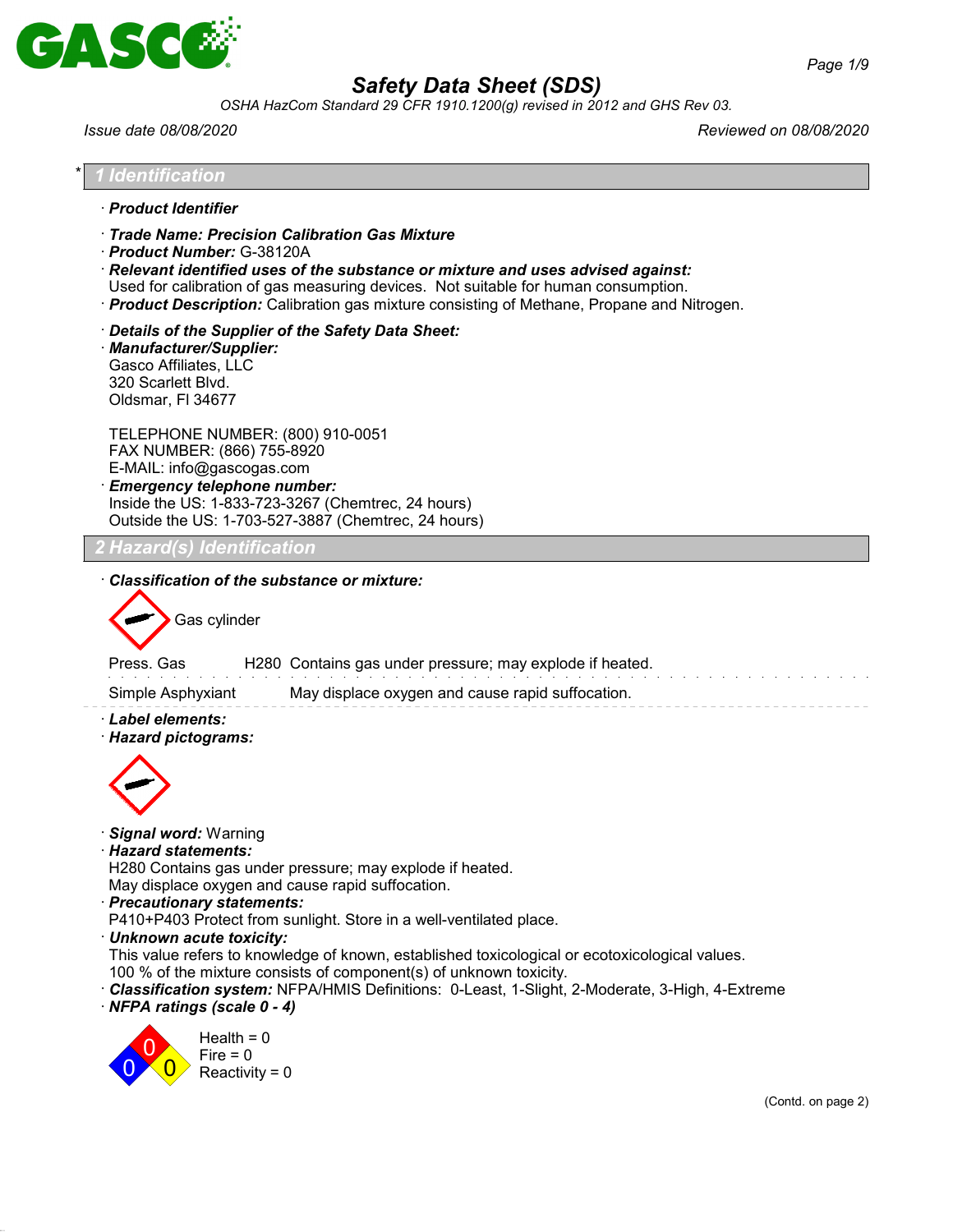*OSHA HazCom Standard 29 CFR 1910.1200(g) revised in 2012 and GHS Rev 03.*

*Issue date 08/08/2020 Reviewed on 08/08/2020*

*Trade Name: Precision Calibration Gas Mixture*

# · *HMIS-ratings (scale 0 - 4)*

| $H = 0$ Health = 0 |                                          |
|--------------------|------------------------------------------|
| <b>FIRE</b>        | $\blacksquare$ 0 $\blacksquare$ Fire = 0 |
|                    | REACTIVITY 0 Physical Hazard = 0         |

· *Hazard(s) not otherwise classified (HNOC):* None known

\* *3 Composition/Information on Ingredients*

# · *Chemical characterization: Substance*

· *Description:* Mixture of substances listed below with non-hazardous additions.

| · Dangerous Components: |                                                                  |                  |  |
|-------------------------|------------------------------------------------------------------|------------------|--|
| CAS: 7727-37-9          | Nitrogen                                                         | 93.5824-99.9998% |  |
|                         | RTECS: QW 9700000 $\diamond$ Press. Gas, H280; Simple Asphyxiant |                  |  |
| CAS: 74-82-8            | Methane                                                          | 0.0001-4.7288%   |  |
| RTECS: PA 1490000       | Elam. Gas 1, H220; < Press. Gas, H280; Simple Asphyxiant         |                  |  |
| CAS: 74-98-6            | Propane                                                          | 0.0001-1.6888%   |  |
| RTECS: TX 2275000       | <b>♦ Flam. Gas 1, H220; ♦ Press. Gas, H280</b>                   |                  |  |
|                         |                                                                  |                  |  |

# · *Additional information:*

The exact percentages of the ingredients of this mixture are considered to be proprietary and are withheld in accordance with the provisions of paragraph (i) of §1910.1200 of 29 CFR 1910.1200 Trade Secrets.

#### *4 First-Aid Measures*

#### · *Description of first aid measures*

#### · *After inhalation:*

Generally the product does not irritate with inhalation.

Supply fresh air; consult doctor in case of complaints.

#### · *After skin contact:*

In cases of contact with liquified material, frostbite may occur. Immerse frostbite in cool-warm water and seek medical attention.

If skin irritation occurs, consult a doctor.

- · *After eye contact:*
- Not anticipated under normal use.

Rinse opened eye for several minutes under running water. If symptoms persist, consult a doctor.

· *After swallowing:* Not a normal route of entry.

· *Information for doctor*

· *Most important symptoms and effects, both acute and delayed:* No further relevant information available. · *Indication of any immediate medical attention and special treatment needed:*

No further relevant information available.

# \* *5 Fire-Fighting Measures*

- · *Extinguishing media*
- · *Suitable extinguishing agents:*

Use fire fighting measures that suit the environment.

Use water spray to cool fire-exposed containers.

- · *For safety reasons unsuitable extinguishing agents:* No further relevant information.
- · *Special hazards arising from the substance or mixture:*

Closed containers may explode when exposed to extreme heat.

If incinerated, product will releaset the following toxic fumes: Oxides of Carbon and Nitrogen (NOx).

(Contd. on page 3)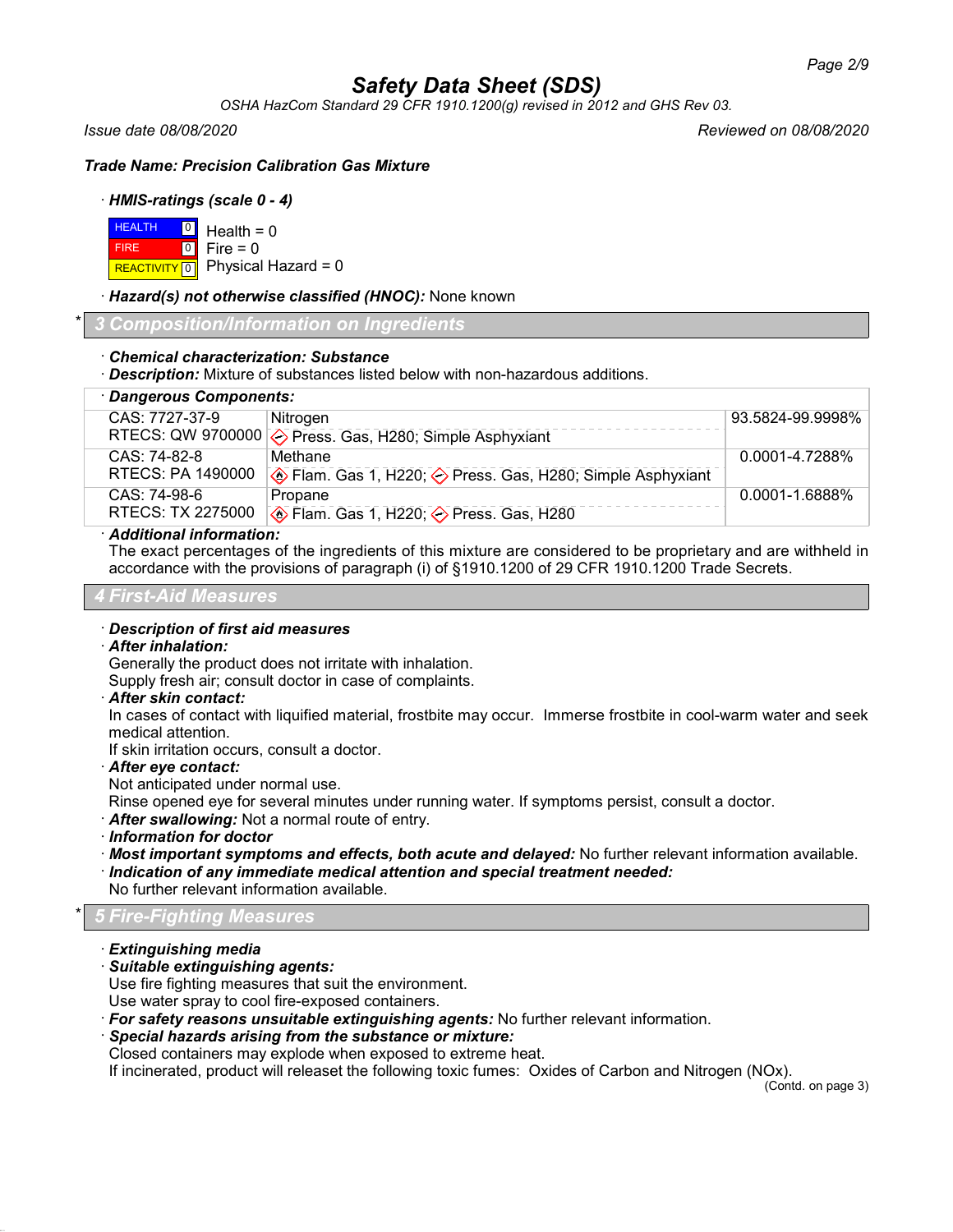*OSHA HazCom Standard 29 CFR 1910.1200(g) revised in 2012 and GHS Rev 03.*

#### *Issue date 08/08/2020 Reviewed on 08/08/2020*

#### *Trade Name: Precision Calibration Gas Mixture*

#### · *Advice for firefighters*

This gas mixture is not flammable; however, containers, when involved in fire, may rupture or burst in the heat of the fire.

#### · *Special protective equipment for firefighters:*

As in any fire, wear self-contained breathing apparatus pressure-demand (NIOSH approved or equivalent) and full protective gear to prevent contact with skin and eyes.

\* *6 Accidental Release Measures*

- · *Personal precautions, protective equipment and emergency procedures:*
- Treat any fumes as toxic.

Keep away from ignition sources

Ensure adequate ventilation.

Keep people at a distance and stay upwind.

In a confined area, NIOSH approved respiratory protection may be required.

· *Environmental precautions:* Inform authorities in case of gas release.

- · *Methods and material for containment and cleaning up:* Dispose of the collected material according to regulations.
- 

# · *Reference to other sections:*

See Section 7 for information on safe handling.

See Section 8 for information on personal protection equipment.

See Section 13 for disposal information.

#### · *Protective Action Criteria for Chemicals*

| $·$ PAC-1:         |                               |               |
|--------------------|-------------------------------|---------------|
| 7727-37-9 Nitrogen |                               | 7.96E+05 ppm  |
|                    | 74-82-8 Methane               | 65000*** ppm  |
|                    | 74-98-6 Propane               | 5500* ppm     |
| $·$ PAC-2:         |                               |               |
| 7727-37-9 Nitrogen |                               | 8.32E+05 ppm  |
|                    | 74-82-8 Methane               | 230000*** ppm |
|                    | 74-98-6 Propane               | 17000** ppm   |
| $·$ PAC-3:         |                               |               |
| 7727-37-9 Nitrogen |                               | 8.69E+05 ppm  |
|                    | 74-82-8 Methane               | 400000*** ppm |
|                    | 74-98-6 Propane               | 33000*** ppm  |
|                    | <b>7 Handling and Storage</b> |               |

#### · *Handling*

# · *Precautions for safe handling:*

Be aware of any signs of dizziness or fatigue; exposures to fatal concentrations of this gas mixture could occur without any significant warning symptoms due to the potential for oxygen deficiency (simple asphyxiation). Do not attempt to adjust, repair or in any other way modify the cylinders containing this gas mixture. If there is a malfunction or another type of operational problem, contact nearest distributor immediately.

# · *Information about protection against explosions and fires:*

Do not spray on a naked flame or any incandescent material.

Do not cut, grind or weld on container that contains or contained product.

Pressurized container: protect from sunlight and do not expose to temperatures exceeding 50°C, i.e. electric lights. Do not pierce or burn, even after use.

· *Conditions for safe storage, including any incompatibilities* Store away from strong oxidizing agents.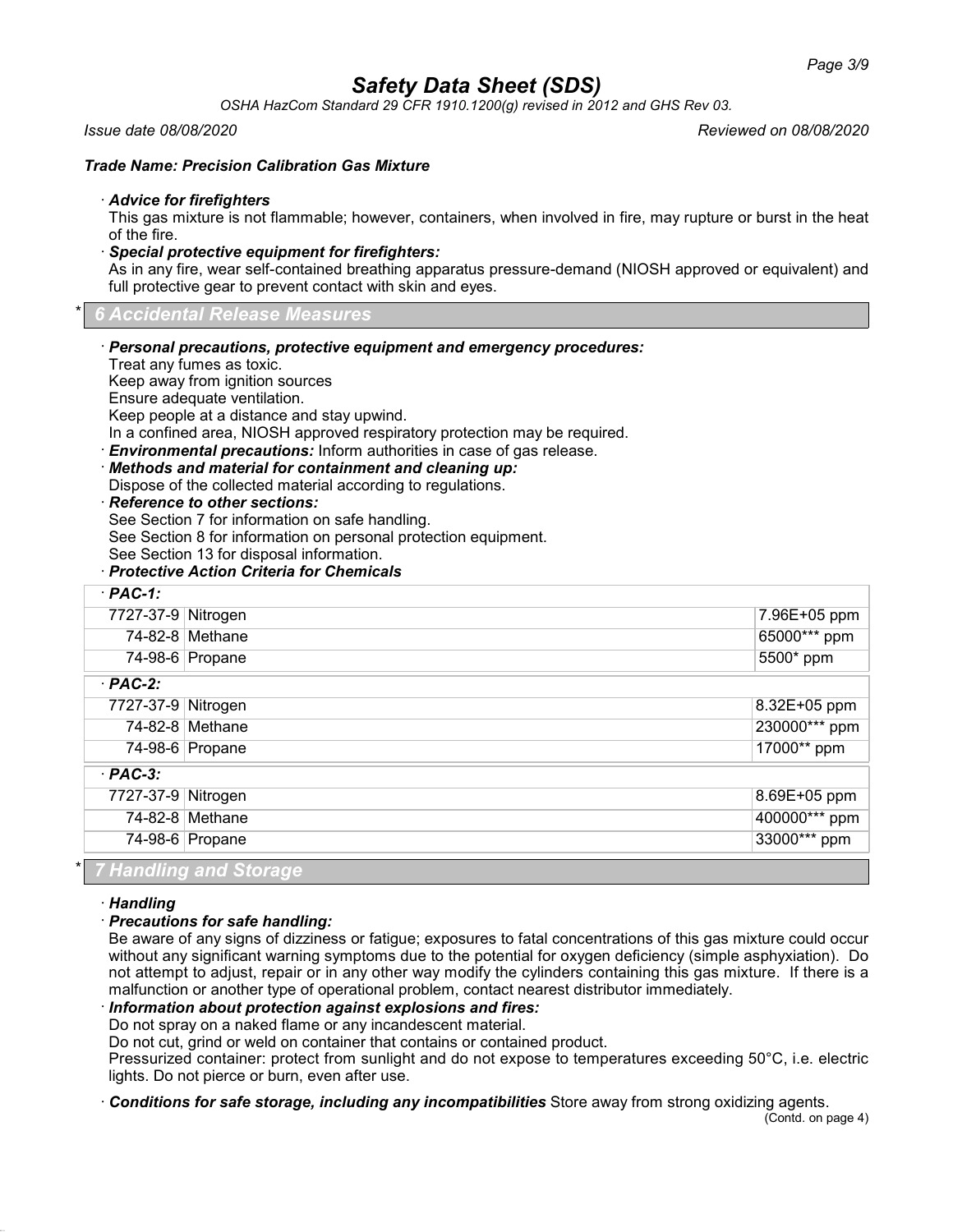*OSHA HazCom Standard 29 CFR 1910.1200(g) revised in 2012 and GHS Rev 03.*

#### *Issue date 08/08/2020 Reviewed on 08/08/2020*

# *Trade Name: Precision Calibration Gas Mixture*

#### · *Storage*

#### · *Requirements to be met by storerooms and receptacles:*

Store in a cool location.

Cylinders should be firmly secured to prevent falling or being knocked over. Cylinders must be protected from the environment, and preferably kept at room temperature. Cylinders should be stored in dry, well-ventilated areas, away from sources of heat, ignition, and direct sunlight. Protect cylinders against physical damage. Full and empty cylinders should be segregated. Use a "first-on, first-out" inventory system to prevent full containers from being stored for long periods of time.

· *Information about storage in one common storage facility:* Not required.

- · *Further information about storage conditions:* Store in cool, dry conditions in well sealed receptacles.
- **Specific end use(s):** No further relevant information available.

*8 Exposure Controls/Personal Protection*

· *Additional information about design of technical systems:* No further data; see section 7.

#### · *Control parameters:*

All ventilation should be designed in accordance with OSHA standard (29 CFR 1910.94). Use mechanical (general) ventilation for storage areas. Use appropriate ventilation as required to keep Exposure Limits in Air below TLV & PEL limits.

## · *Components with occupational exposure limits:*

# **7727-37-9 Nitrogen**

TLV withdrawn TLV, see App. F; simple asphyxiant

#### **74-82-8 Methane**

TLV  $\vert$  refer to App. F in TLVs and BEIs book; D, EX

#### **74-98-6 Propane**

PEL Long-term value: 1800 mg/m<sup>3</sup>, 1000 ppm

REL Long-term value: 1800 mg/m<sup>3</sup>, 1000 ppm

TLV  $\lvert$  refer to Appendix F inTLVs&BEIs book; D, EX

· *Additional information:* The lists that were valid during the creation of this SDS were used as basis.

#### · *Exposure controls:*

· *Personal protective equipment*

· *General protective and hygienic measures:* Wash hands before breaks and at the end of work.

· *Breathing equipment:*

Not necessary if room is well-ventilated.

In case of brief exposure or low pollution use respiratory filter device. In case of intensive or longer exposure, use respiratory protective device that is independent of circulating air.

Use suitable respiratory protective device in case of insufficient ventilation.

- · *Protection of hands:* Not required.
- · *Material of gloves:* Not applicable.
- · *Penetration time of glove material:* Not applicable.
- · *Eye protection:* Not necessary under normal conditions.
- · *Limitation and supervision of exposure into the environment:* None

# \* *9 Physical and Chemical Properties*

- · *Information on basic physical and chemical properties*
- · *General Information*
- · *Appearance:*

| Form:   | Gaseous<br>Clear, colorless |  |
|---------|-----------------------------|--|
| Color:  |                             |  |
| ∙ Odor∙ | Odorless                    |  |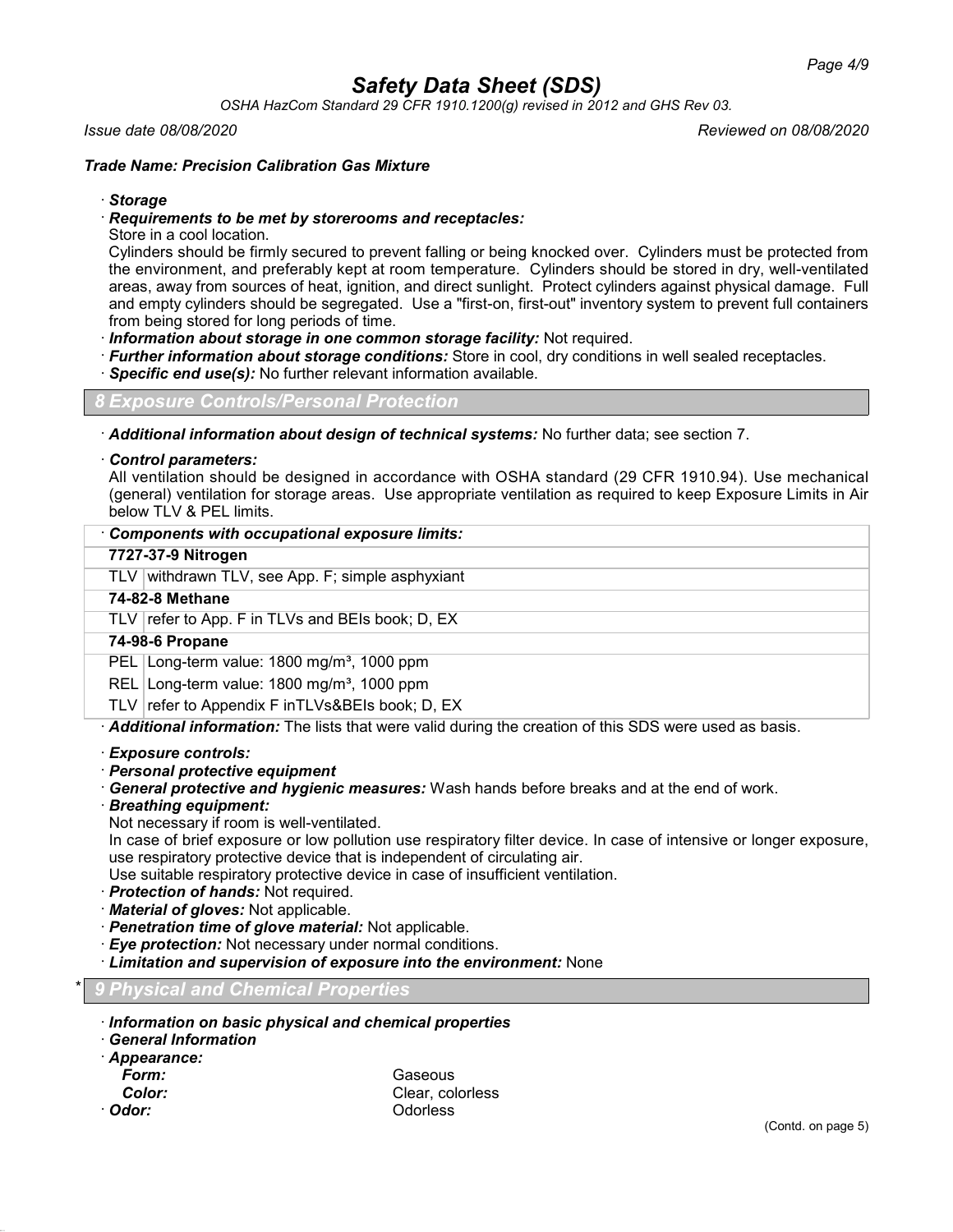*OSHA HazCom Standard 29 CFR 1910.1200(g) revised in 2012 and GHS Rev 03.*

*Issue date 08/08/2020 Reviewed on 08/08/2020*

# *Trade Name: Precision Calibration Gas Mixture*

| Odor threshold:                                                                                   | Not determined.                                                                  |
|---------------------------------------------------------------------------------------------------|----------------------------------------------------------------------------------|
| · pH-value:                                                                                       | Not determined.                                                                  |
| Change in condition<br><b>Melting point/Melting range:</b><br><b>Boiling point/Boiling range:</b> | Not determined.<br>Not determined.                                               |
| · Flash point:                                                                                    | None                                                                             |
| · Flammability (solid, gaseous):                                                                  | Product is not flammable.                                                        |
| · Ignition temperature:                                                                           | Not applicable                                                                   |
| Decomposition temperature:                                                                        | Not determined.                                                                  |
| · Auto igniting:                                                                                  | Product is not self-igniting.                                                    |
| Danger of explosion:                                                                              | Not determined.                                                                  |
| · Explosion limits:<br>Lower:<br><b>Upper:</b>                                                    | Not determined.<br>Not determined.                                               |
| · Vapor pressure:                                                                                 | Not determined.                                                                  |
| · Density:<br><b>Relative density:</b><br>Vapor density:<br><b>Evaporation rate:</b>              | Not determined.<br>Not determined.<br>Not applicable.                            |
| · Solubility in / Miscibility with:<br>Water:                                                     | Not miscible or difficult to mix.                                                |
| · Partition coefficient (n-octanol/water): Not determined.                                        |                                                                                  |
| · Viscosity:<br>Dynamic:<br><b>Kinematic:</b><br>Other information:                               | Not determined.<br>Not determined.<br>No further relevant information available. |

# *<u>Stability and Reactivity</u>*

· *Reactivity:* No further relevant information available.

· *Chemical stability:* Stable under normal conditions.

· *Thermal decomposition / conditions to be avoided:* No decomposition if used according to specifications.

· *Possibility of hazardous reactions:* No dangerous reactions known.

· *Conditions to avoid:* No further relevant information available.

· *Incompatible materials:* Strong oxidizing agents, phosphorous, organic materials and powdered metals.

· *Hazardous decomposition products:* Carbon Oxides and Nitrogen Oxides (NOx).

# *11 Toxicological Information*

· *Information on toxicological effects:*

· *Acute toxicity:*

## · *LD/LC50 values that are relevant for classification:*

#### **74-82-8 Methane**

Inhalative LC50/4 h 217 mg/l (Mouse)

· *Primary irritant effect:*

· *On the skin:* No irritating effect.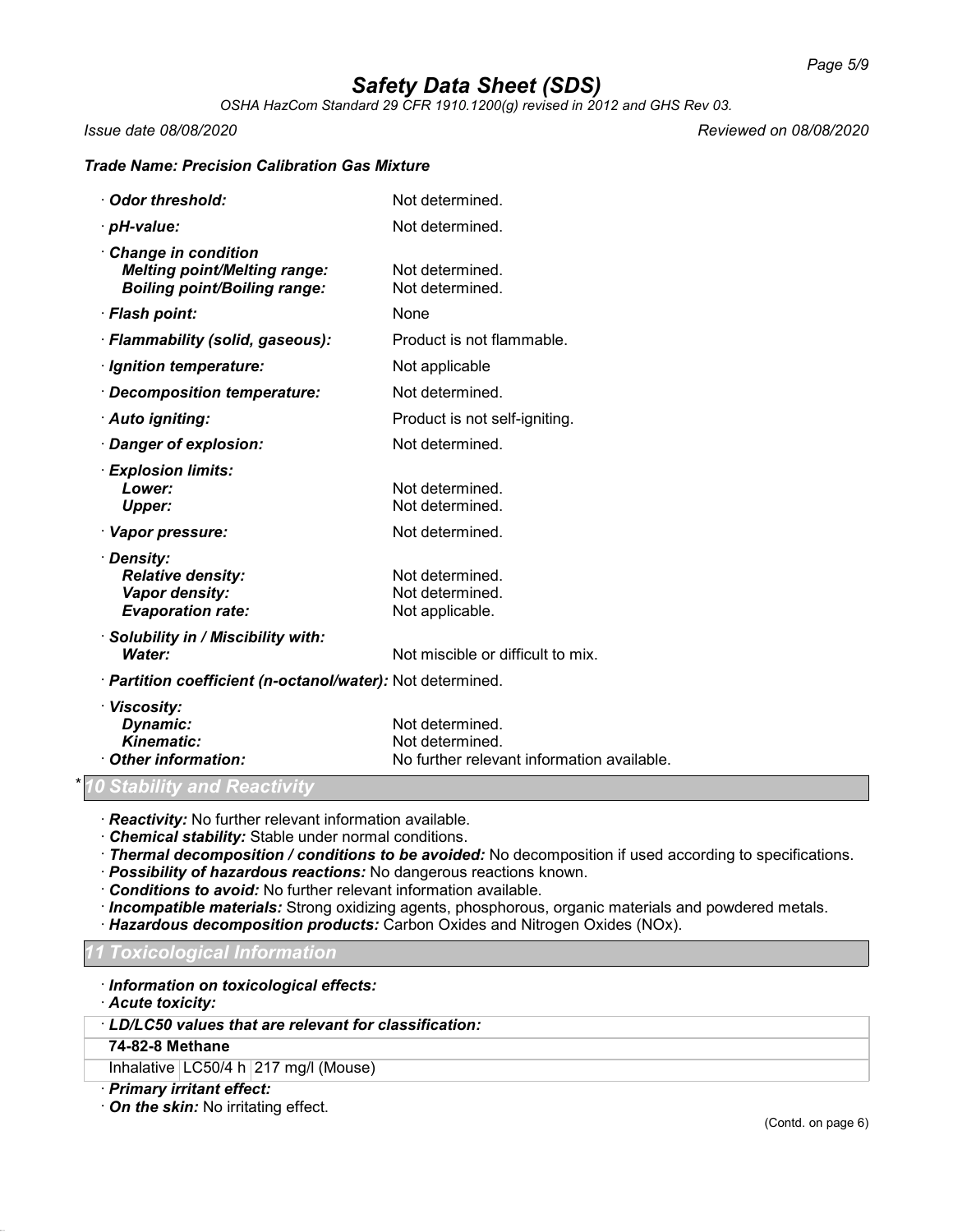*OSHA HazCom Standard 29 CFR 1910.1200(g) revised in 2012 and GHS Rev 03.*

*Issue date 08/08/2020 Reviewed on 08/08/2020*

### *Trade Name: Precision Calibration Gas Mixture*

- · *On the eye:* No irritating effect.
- · *Additional toxicological information:*
- · *Carcinogenic categories:*
- · *IARC (International Agency for Research on Cancer):*

None of the ingredients are listed.

· *NTP (National Toxicology Program):*

None of the ingredients are listed.

· *OSHA-Ca (Occupational Safety & Health Administration):*

None of the ingredients are listed.

# *12 Ecological Information*

- · *Toxicity:* The hazards for the aquatic environment are unknown.
- · *Aquatic toxicity:* No further relevant information available.
- · *Persistence and degradability:* No further relevant information available.
- · *Behavior in environmental systems:*
- · *Bioaccumulative potential:* No further relevant information available.
- · *Mobility in soil:* No further relevant information available.
- · *Additional ecological information:*
- · *General notes:* Generally not hazardous for water.
- · *Results of PBT and vPvB assessment:*
- · *PBT:* Not applicable.
- · *vPvB:* Not applicable.
- · *Other adverse effects:* No further relevant information available.

# *13 Disposal Considerations*

# · *Waste treatment methods*

· *Recommendation:*

Release all residual gas pressure in a well ventilated area. Verify the cylinder is completely empty (0 PSIG). Remove or cover any hazard labels. Return empty cylinder for recycling.

NOTE: Check with the local easte authority before placing any gas cylinder into waste container for pickup. GASCO encourages the consumer to return all cylinders.

· *Waste disposal key:* The U.S. EPA has not published waste disposal numbers for this product's components.

· *Uncleaned packaging*

· *Recommendation:* Return cylinder and unused product to supplier.

# \* *14 Transport Information*

- · *UN-Number:*
- · *DOT, ADR/ADN, IMDG, IATA* UN1956
- · *UN proper shipping name:*
- 
- 
- 

· *DOT* Compressed gas, n.o.s. · *ADR/ADN* UN1956 COMPRESSED GAS, N.O.S. COMPRESSED GAS, N.O.S.

(Contd. on page 7)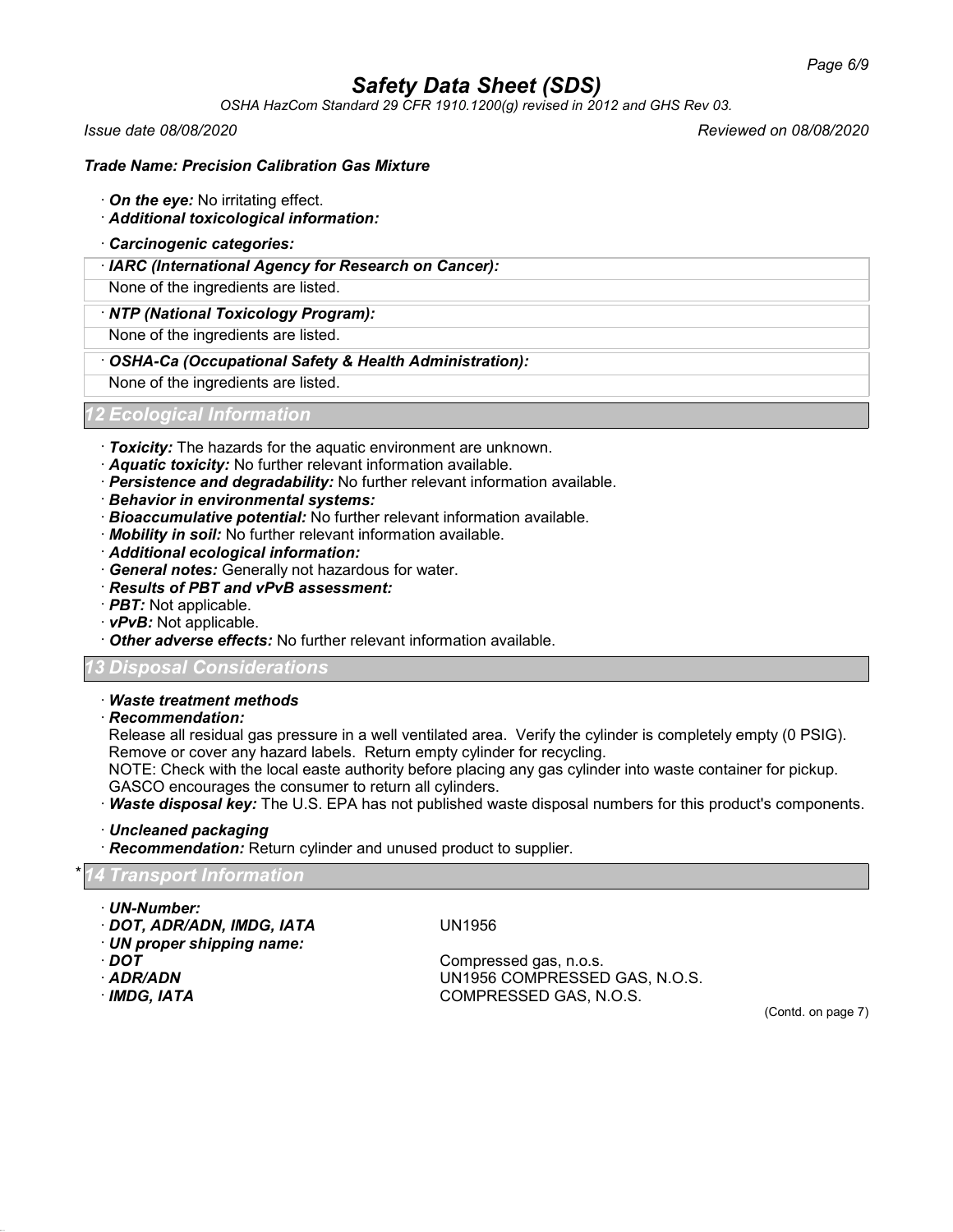*OSHA HazCom Standard 29 CFR 1910.1200(g) revised in 2012 and GHS Rev 03.*

*Issue date 08/08/2020 Reviewed on 08/08/2020*

# *Trade Name: Precision Calibration Gas Mixture* · *Transport hazard class(es):*

| Transport nazard class(es):                                                        |                                                                                          |
|------------------------------------------------------------------------------------|------------------------------------------------------------------------------------------|
| $\cdot$ DOT                                                                        |                                                                                          |
|                                                                                    |                                                                                          |
|                                                                                    |                                                                                          |
|                                                                                    |                                                                                          |
|                                                                                    |                                                                                          |
|                                                                                    |                                                                                          |
| · Class:                                                                           | 2 Gases                                                                                  |
| · Label:                                                                           | 2.2                                                                                      |
| · ADR/ADN                                                                          |                                                                                          |
|                                                                                    |                                                                                          |
|                                                                                    |                                                                                          |
|                                                                                    |                                                                                          |
|                                                                                    |                                                                                          |
|                                                                                    |                                                                                          |
| · Class:                                                                           | 21A Gases                                                                                |
| · Label:                                                                           | 2.2                                                                                      |
|                                                                                    |                                                                                          |
| · IMDG, IATA                                                                       |                                                                                          |
|                                                                                    |                                                                                          |
|                                                                                    |                                                                                          |
|                                                                                    |                                                                                          |
|                                                                                    |                                                                                          |
| · Class:                                                                           | 2 Gases                                                                                  |
| · Label:                                                                           | 2.2                                                                                      |
| · Packing group:                                                                   |                                                                                          |
| · DOT, ADR/ADN, IMDG, IATA                                                         | Non-Regulated Material                                                                   |
| · Environmental hazards:                                                           | Not applicable.                                                                          |
| · Special precautions for user:                                                    | <b>Warning: Gases</b>                                                                    |
| · Hazard identification number (Kemler code): 20                                   |                                                                                          |
| · EMS Number:                                                                      | $F-C, S-V$                                                                               |
|                                                                                    |                                                                                          |
| · Stowage Category                                                                 | A                                                                                        |
| Transport in bulk according to Annex II of<br><b>MARPOL73/78 and the IBC Code:</b> |                                                                                          |
|                                                                                    | Not applicable.                                                                          |
| · Transport/Additional information:                                                |                                                                                          |
| $\cdot$ DOT                                                                        |                                                                                          |
|                                                                                    |                                                                                          |
| · Quantity limitations:                                                            | On passenger aircraft/rail: 75 kg<br>On cargo aircraft only: 150 kg                      |
|                                                                                    |                                                                                          |
| · ADR/ADN                                                                          |                                                                                          |
| <b>Excepted quantities (EQ):</b>                                                   | Code: E1                                                                                 |
|                                                                                    | Maximum net quantity per inner packaging: 30 ml                                          |
|                                                                                    | Maximum net quantity per outer packaging: 1000 ml                                        |
| · IMDG                                                                             |                                                                                          |
|                                                                                    | 120 ml                                                                                   |
| · Limited quantities (LQ):<br>· Excepted quantities (EQ):                          | Code: E1                                                                                 |
|                                                                                    |                                                                                          |
|                                                                                    | Maximum net quantity per inner packaging: 30 ml                                          |
|                                                                                    | Maximum net quantity per outer packaging: 1000 ml<br>UN 1956 COMPRESSED GAS, N.O.S., 2.2 |
| · UN "Model Regulation":                                                           | (Contd. on page 8)                                                                       |
|                                                                                    |                                                                                          |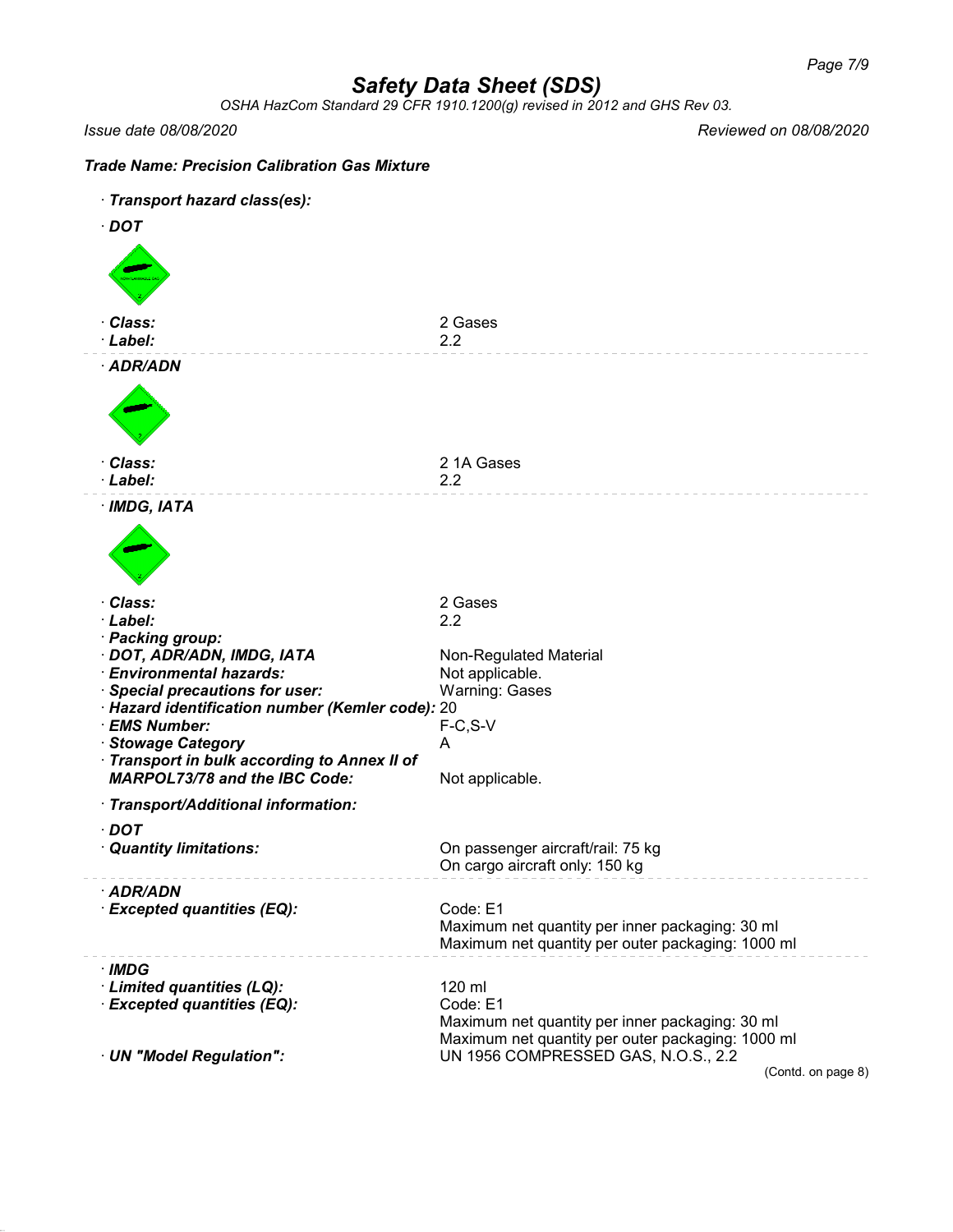*OSHA HazCom Standard 29 CFR 1910.1200(g) revised in 2012 and GHS Rev 03.*

*Issue date 08/08/2020 Reviewed on 08/08/2020*

*Trade Name: Precision Calibration Gas Mixture*

| <b>15 Regulatory Information</b>                                                                                                                        |                |
|---------------------------------------------------------------------------------------------------------------------------------------------------------|----------------|
| · Safety, health and environmental regulations/legislation specific for the substance or mixture:<br>· SARA (Superfund Amendments and Reauthorization): |                |
| · Section 355 (extremely hazardous substances):                                                                                                         |                |
| None of the ingredients are listed.                                                                                                                     |                |
| · Section 313 (Specific toxic chemical listings):                                                                                                       |                |
| None of the ingredients are listed.                                                                                                                     |                |
| · TSCA (Toxic Substances Control Act):                                                                                                                  |                |
| All components have the value ACTIVE.                                                                                                                   |                |
| · Hazardous Air Pollutants                                                                                                                              |                |
| None of the ingredients are listed.                                                                                                                     |                |
| California Proposition 65:                                                                                                                              |                |
| Chemicals known to cause cancer:                                                                                                                        |                |
| None of the ingredients are listed.                                                                                                                     |                |
| Chemicals known to cause reproductive toxicity for females:                                                                                             |                |
| None of the ingredients are listed.                                                                                                                     |                |
| Chemicals known to cause reproductive toxicity for males:                                                                                               |                |
| None of the ingredients are listed.                                                                                                                     |                |
| Chemicals known to cause developmental toxicity:                                                                                                        |                |
| None of the ingredients are listed.                                                                                                                     |                |
| · New Jersey Right-to-Know List:                                                                                                                        |                |
| All ingredients are listed.                                                                                                                             |                |
| · New Jersey Special Hazardous Substance List:                                                                                                          |                |
| 74-82-8 Methane                                                                                                                                         | F4             |
| 74-98-6 Propane                                                                                                                                         | F <sub>4</sub> |
| · Pennsylvania Right-to-Know List:                                                                                                                      |                |
| All ingredients are listed.                                                                                                                             |                |
| · Pennsylvania Special Hazardous Substance List:                                                                                                        |                |
| None of the ingredients are listed.                                                                                                                     |                |
| Carcinogenic categories:                                                                                                                                |                |
| · EPA (Environmental Protection Agency):                                                                                                                |                |
| None of the ingredients are listed.                                                                                                                     |                |
| · TLV (Threshold Limit Value established by ACGIH):                                                                                                     |                |
| None of the ingredients are listed.                                                                                                                     |                |
| · NIOSH-Ca (National Institute for Occupational Safety and Health):                                                                                     |                |
| None of the ingredients are listed.                                                                                                                     |                |
| $CUC$ $l$ chal alamanta                                                                                                                                 |                |

# · *GHS label elements*

The product is classified and labeled according to the Globally Harmonized System (GHS).